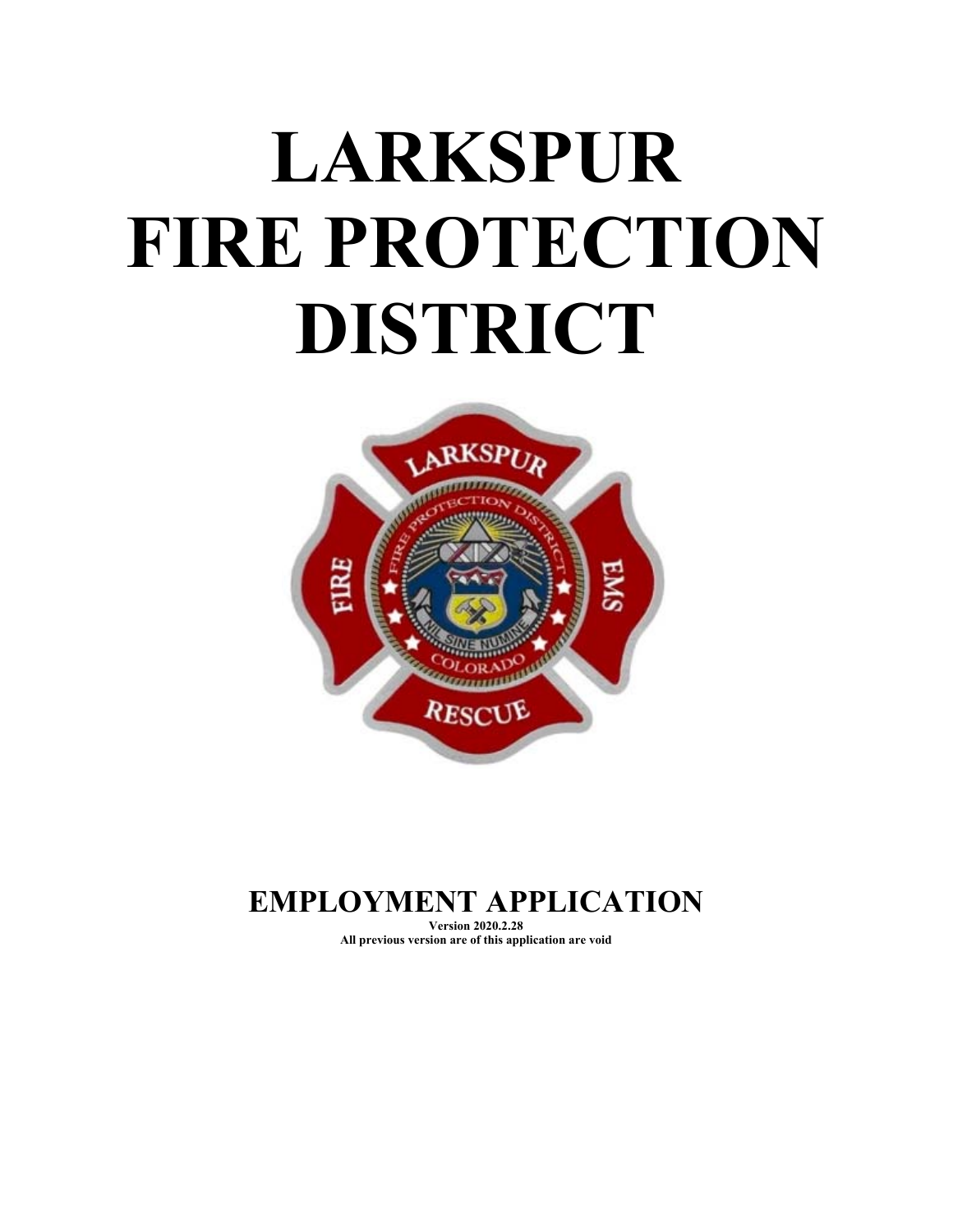The Larkspur Fire Protection District (LFPD) is an equal opportunity employer dedicated to a policy of non-discrimination in employment on any basis including; race, color, age, sex, religion, ethnicity, disability, or national origin. You will be required to attest to your identity and employment eligibility, and to present documents confirming your identity and employment eligibility. Your application cannot be accepted if you cannot comply with these requirements.

 By submitting an application for employment, you expressly acknowledge and understand that the LFPD, its employees or officers, and/or others acting on our behalf will conduct inquiries to validate and/or verify the information you provide. Your submission of this packet constitutes your consent as well as an express waiver and release of any and all claims related to our inquiries as well as an express waiver and release of any claims against those individuals, entities, or organizations that provide information in response to our inquiries, including your indemnification of these parties as well. This waiver and consent will also bind your heirs and assigns as well.

| <b>Application Date:</b>                                                                                                                         |                                                         |                                        |  |
|--------------------------------------------------------------------------------------------------------------------------------------------------|---------------------------------------------------------|----------------------------------------|--|
| Last Name:                                                                                                                                       |                                                         |                                        |  |
| First Name:<br><u> 1989 - Johann Stoff, deutscher Stoffen und der Stoffen und der Stoffen und der Stoffen und der Stoffen und der </u>           |                                                         | Middle Initial:                        |  |
| Driver's License Number:<br><u> 1980 - Jan Stein Stein Stein Stein Stein Stein Stein Stein Stein Stein Stein Stein Stein Stein Stein Stein S</u> |                                                         |                                        |  |
| State of Issue:<br><u> 1980 - Johann Barbara, martin a</u>                                                                                       | <b>Expiration Date:</b>                                 |                                        |  |
|                                                                                                                                                  |                                                         |                                        |  |
| Physical Address:                                                                                                                                | <u> 1980 - Johann Barbara, martin a</u>                 | Apt Number:                            |  |
| City:                                                                                                                                            | State:                                                  | Zip Code:<br><u> 1999 - Andrea Sta</u> |  |
|                                                                                                                                                  |                                                         |                                        |  |
| Mailing Address:                                                                                                                                 | <u> 1989 - Johann Barnett, fransk politik (d. 1989)</u> | Apt Number:                            |  |
| City:                                                                                                                                            | State:                                                  | Zip Code:                              |  |
|                                                                                                                                                  |                                                         |                                        |  |
| Home Phone:                                                                                                                                      | Cell Phone:                                             |                                        |  |
| Email Address:                                                                                                                                   |                                                         |                                        |  |

## *PERSONAL INFORMATION:*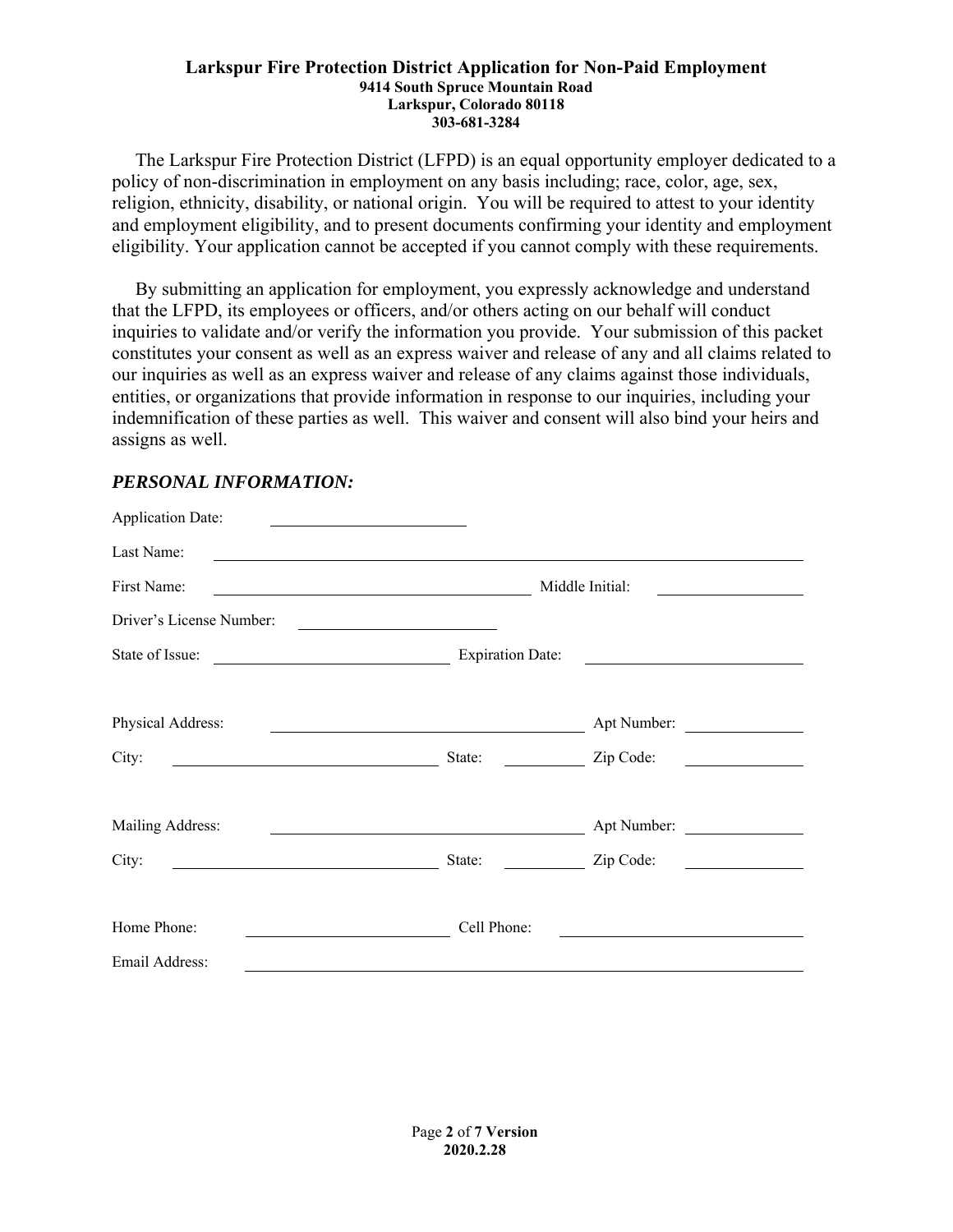| Has your driver's license been restricted, suspended or revoked in the past 7 years?<br>Yes<br>No                                                                                                                                                                |  |  |  |  |  |  |
|------------------------------------------------------------------------------------------------------------------------------------------------------------------------------------------------------------------------------------------------------------------|--|--|--|--|--|--|
| If so, please explain:                                                                                                                                                                                                                                           |  |  |  |  |  |  |
|                                                                                                                                                                                                                                                                  |  |  |  |  |  |  |
| Have you ever been convicted of or pled guilty to a felony or misdemeanor crime<br>(including any disposition of a criminal charge in a manner that is consistent with guilt,<br>including matters that may have been disposed of before judgment)?<br>Yes<br>No |  |  |  |  |  |  |
| If so, please explain:                                                                                                                                                                                                                                           |  |  |  |  |  |  |
|                                                                                                                                                                                                                                                                  |  |  |  |  |  |  |
| Are you now or have you ever been placed under a restraining order? If so, is that<br>order still in effect? In what jurisdiction was the restraining order issued?<br>Yes<br>No                                                                                 |  |  |  |  |  |  |
| Are you now or have you ever been subject to a judicial order compelling you to<br>surrender firearms?<br>Yes<br>No                                                                                                                                              |  |  |  |  |  |  |
| Are you now subject to any supervised or unsupervised period of release, e.g.,<br>probation or parole?<br>No<br>Yes                                                                                                                                              |  |  |  |  |  |  |
| Are you now or have you ever been required to register as a sexual offender?<br>No<br>Yes                                                                                                                                                                        |  |  |  |  |  |  |
| <b>Education</b>                                                                                                                                                                                                                                                 |  |  |  |  |  |  |
| High School Attended:                                                                                                                                                                                                                                            |  |  |  |  |  |  |
| Year Graduated:                                                                                                                                                                                                                                                  |  |  |  |  |  |  |
| GED Acquired From:                                                                                                                                                                                                                                               |  |  |  |  |  |  |
| Year GED Acquired:                                                                                                                                                                                                                                               |  |  |  |  |  |  |
| College Attended:                                                                                                                                                                                                                                                |  |  |  |  |  |  |
| Years Attended<br>To:<br>From:                                                                                                                                                                                                                                   |  |  |  |  |  |  |
| Graduated?<br>Yes<br>No                                                                                                                                                                                                                                          |  |  |  |  |  |  |
| Degree Received:                                                                                                                                                                                                                                                 |  |  |  |  |  |  |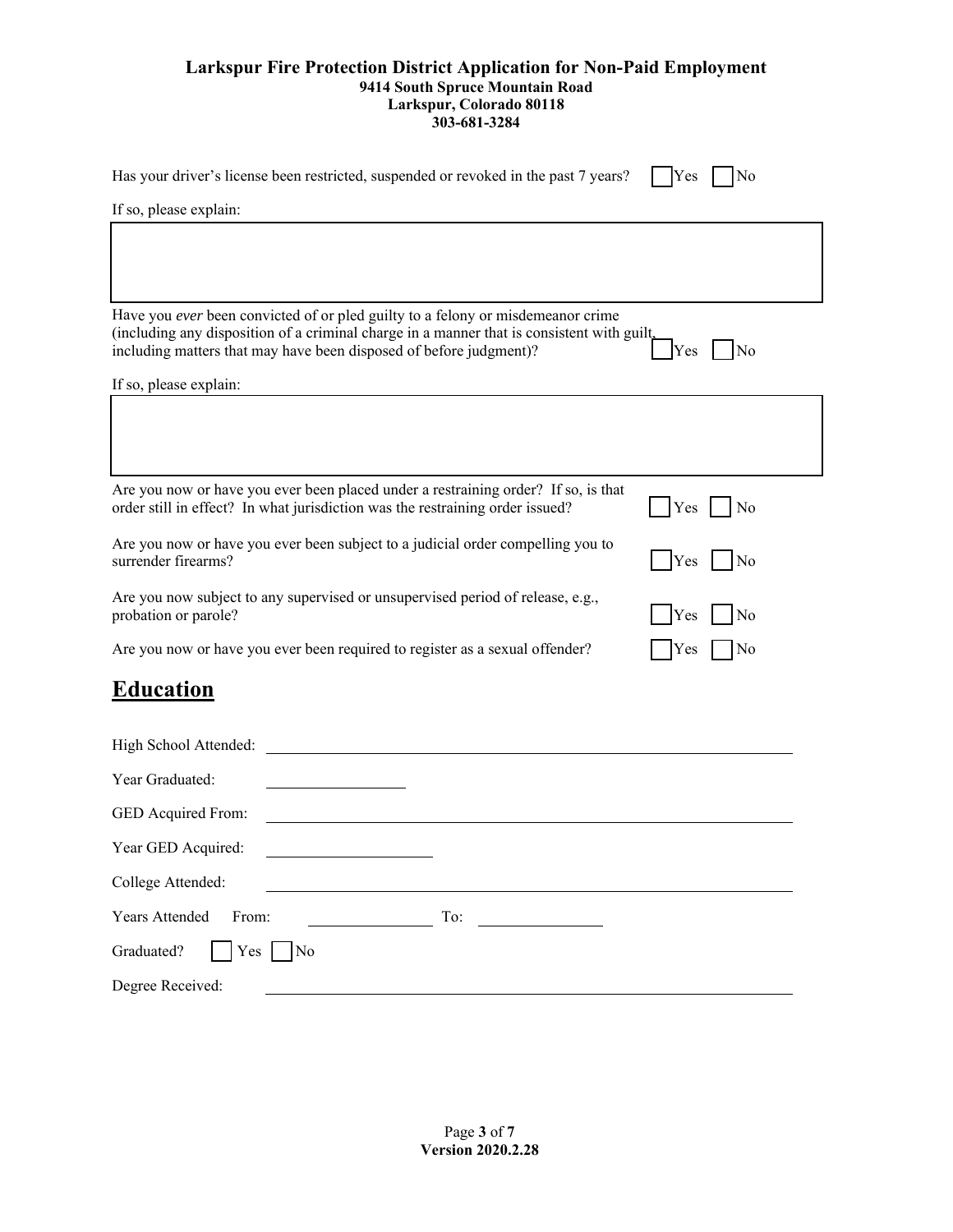**Job History** List all former employers for the past five years, starting with the most recent. Use additional pages if necessary.

| Employer:                                                                                       | <u> 1989 - Johann Barbara, martin amerikan basal dan berkembang di kalendar dan basal dan berkembang dan basal da</u>                                                                                                                                 |                       |                      |  |
|-------------------------------------------------------------------------------------------------|-------------------------------------------------------------------------------------------------------------------------------------------------------------------------------------------------------------------------------------------------------|-----------------------|----------------------|--|
| City:<br>State:                                                                                 |                                                                                                                                                                                                                                                       |                       | <b>Phone Number:</b> |  |
| Your Duties:                                                                                    |                                                                                                                                                                                                                                                       |                       |                      |  |
|                                                                                                 |                                                                                                                                                                                                                                                       |                       |                      |  |
| Dates of Employment<br>From:                                                                    | $\mathcal{L}^{\text{max}}$ and $\mathcal{L}^{\text{max}}$ . The set of the set of the set of the set of the set of the set of the set of the set of the set of the set of the set of the set of the set of the set of the set of the set of the set o | To:                   |                      |  |
|                                                                                                 |                                                                                                                                                                                                                                                       |                       |                      |  |
| Employer:                                                                                       |                                                                                                                                                                                                                                                       |                       |                      |  |
| City:<br>State:                                                                                 |                                                                                                                                                                                                                                                       |                       | Phone Number:        |  |
|                                                                                                 |                                                                                                                                                                                                                                                       |                       |                      |  |
|                                                                                                 |                                                                                                                                                                                                                                                       |                       |                      |  |
| Dates of Employment                                                                             | From:                                                                                                                                                                                                                                                 | To:                   |                      |  |
|                                                                                                 |                                                                                                                                                                                                                                                       |                       |                      |  |
|                                                                                                 |                                                                                                                                                                                                                                                       |                       |                      |  |
| State:<br>City:                                                                                 |                                                                                                                                                                                                                                                       | <u> Alban Maria (</u> | Phone Number:        |  |
| Your Duties:                                                                                    | <u> Alexandria de la contrada de la contrada de la contrada de la contrada de la contrada de la contrada de la c</u>                                                                                                                                  |                       |                      |  |
|                                                                                                 |                                                                                                                                                                                                                                                       |                       |                      |  |
| Dates of Employment                                                                             | From: The Communication of the Communication of the Communication of the Communication of the Communication of the Communication of the Communication of the Communication of the Communication of the Communication of the Co                        | To:                   |                      |  |
| Supervisor's Name:                                                                              |                                                                                                                                                                                                                                                       |                       |                      |  |
| References Please provide three personal or professional references who are not related to you. |                                                                                                                                                                                                                                                       |                       |                      |  |
| Reference Name:                                                                                 |                                                                                                                                                                                                                                                       |                       |                      |  |
| <b>Contact Phone:</b>                                                                           |                                                                                                                                                                                                                                                       |                       |                      |  |
| Reference's Profession:                                                                         |                                                                                                                                                                                                                                                       |                       |                      |  |
| How do you know this person?                                                                    |                                                                                                                                                                                                                                                       |                       |                      |  |
| How long have you know this person?                                                             |                                                                                                                                                                                                                                                       |                       |                      |  |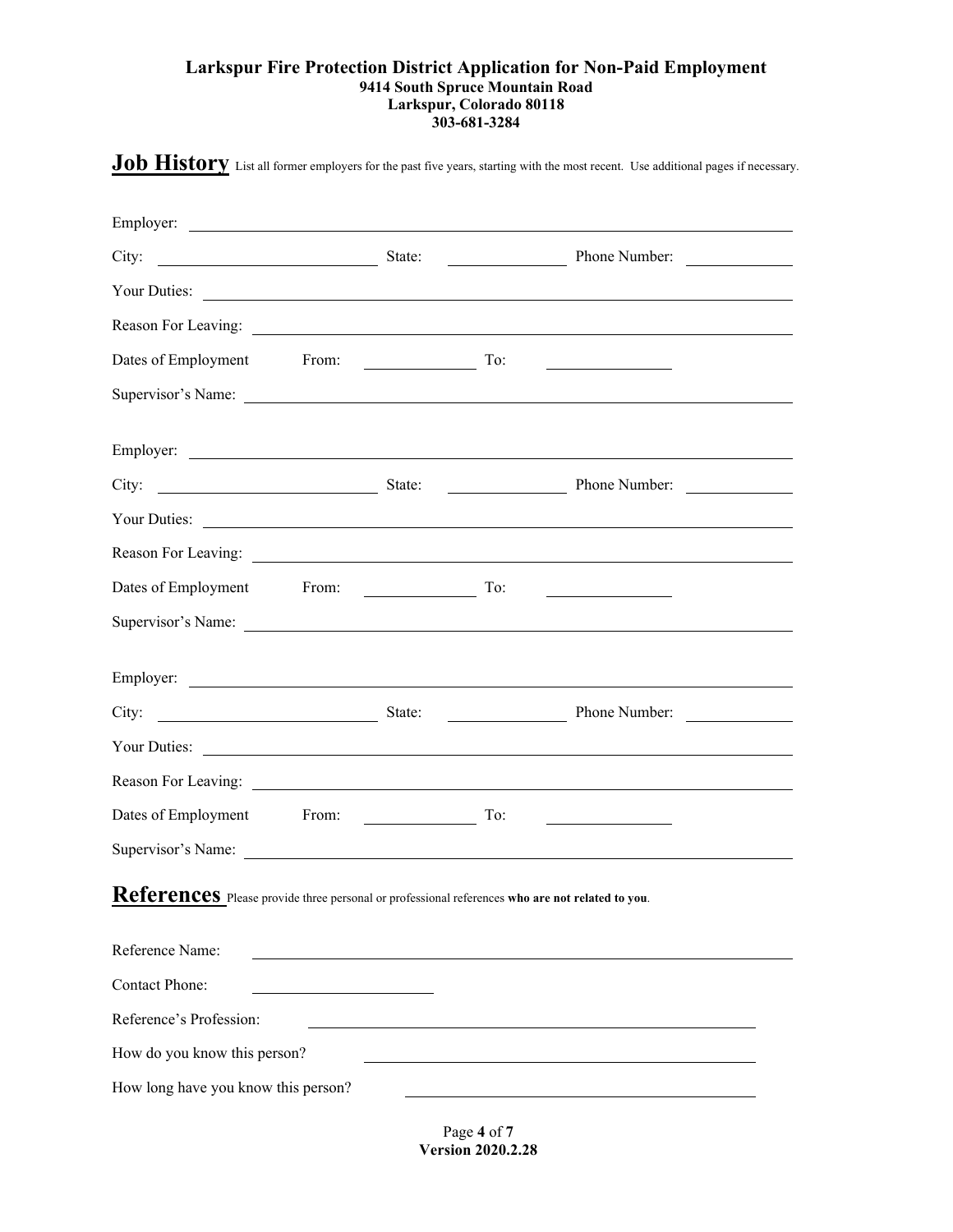| Reference Name:                     |  |
|-------------------------------------|--|
| Contact Phone:                      |  |
| Reference's Profession:             |  |
| How do you know this person?        |  |
| How long have you know this person? |  |
| Reference Name:                     |  |
| <b>Contact Phone:</b>               |  |
| Reference's Profession:             |  |
| How do you know this person?        |  |
| How long have you know this person? |  |

## **Current Firefighting and EMS Certifications**

| <b>Certification</b>     | <b>Expiration Date</b> |  | <b>Certification</b>     |
|--------------------------|------------------------|--|--------------------------|
| Firefighter One          |                        |  | <b>BLS Prov.</b> (Equiv) |
| Firefighter Two          |                        |  | First Responder          |
| Fire Officer I, II       |                        |  | <b>NREMT</b>             |
| Fire Instructor I, II    |                        |  | EMT (CO)                 |
| <b>Hazmat Operations</b> |                        |  | <b>NRP</b>               |
| S130/S190                |                        |  | Paramedic (CO)           |
| Wildland Red Card        |                        |  | <b>IV</b> Approval       |

| Certification   | <b>Expiration Date</b> |  | <b>Certification</b>     | <b>Expiration Date</b> |
|-----------------|------------------------|--|--------------------------|------------------------|
| ghter One       |                        |  | <b>BLS Prov.</b> (Equiv) |                        |
| ghter Two       |                        |  | First Responder          |                        |
| Officer I, II   |                        |  | <b>NREMT</b>             |                        |
| nstructor I, II |                        |  | EMT(CO)                  |                        |
| nat Operations  |                        |  | <b>NRP</b>               |                        |
| $\sqrt{S}190$   |                        |  | Paramedic (CO)           |                        |
| land Red Card   |                        |  | <b>IV</b> Approval       |                        |

## **Additional Firefighting and EMS Related Certifications**

| <b>Certification</b> | <b>Date Obtained</b> | <b>Certification Number</b> | <b>Expiration Date</b> |
|----------------------|----------------------|-----------------------------|------------------------|
|                      |                      |                             |                        |
|                      |                      |                             |                        |
|                      |                      |                             |                        |
|                      |                      |                             |                        |
|                      |                      |                             |                        |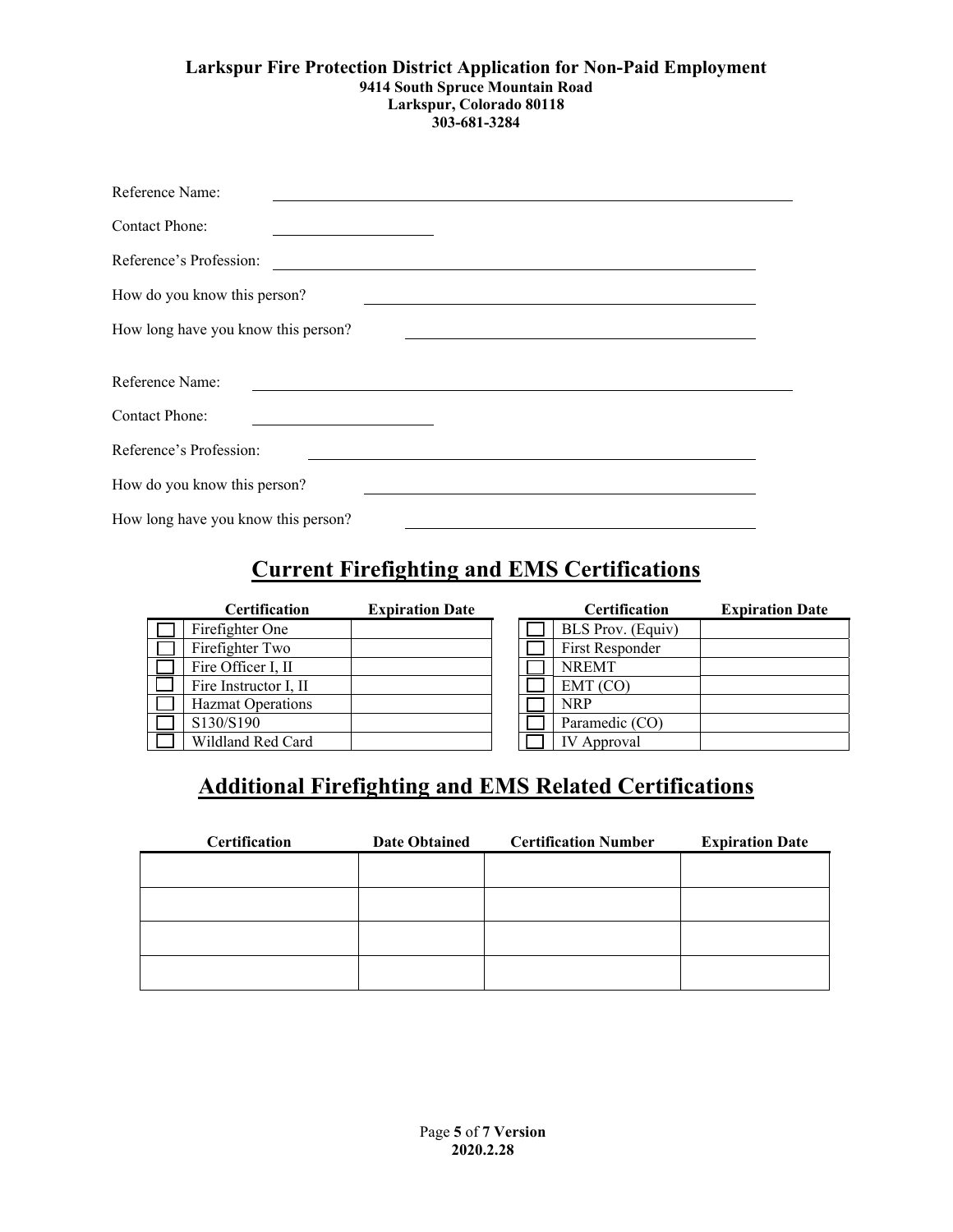Additional Job Related Skills:

## **EMPLOYMENT AUTHORIZATION:**

 I certify that the facts contained in this application (and accompanying resume, if any) are true and complete to the best of my knowledge. I understand that any false statement, omission, or misrepresentation on this application (and accompanying resume, if any) is sufficient cause for refusal to hire, or dismissal if I have been employed, no matter when discovered by the District.

 I understand employment with the District is "at-will". Any employee may be terminated with or without cause, a statement of reasons, or a hearing, just as any employee may resign at any time, for any reason.

 I understand that any employment is conditioned on a background check. I authorize the District to thoroughly investigate all statements contained in my application (and resume) and authorize my former employers and references to disclose information regarding my former employment, character and general reputation to the District, without giving me prior notice of such disclosure. In addition, I release the District, any former employers and all references listed above from any and all claims, demands or liabilities arising out of or related to such investigation or disclosure.

 If employed, I agree to submit to a medical examination, psychological examination, or drug test at any time deemed appropriate by the District and as permitted by law. I consent to such examinations and tests and I request that the examining physician disclose to the District the results of the examination, which results shall remain confidential and segregated from my personnel file. I understand that my employment or continued employment, to the extent permitted by law, is contingent upon satisfactory medical examinations and drug test, and if I am hired a condition of my employment will be that I abide by the District's drug and alcohol policy.

 I understand that filling out this form does not obligate the District to hire me. I understand that the decisions of the Hiring or Membership Committee with regards to this application and employment in the District are final and are at the discretion of the Hiring or Membership Committee. If hired, I agree to abide by all District work rules, policies and procedures. Furthermore, I understand the District retains the right to revise its policies or procedures, in whole or in part, at any time.

Signature:

Date: